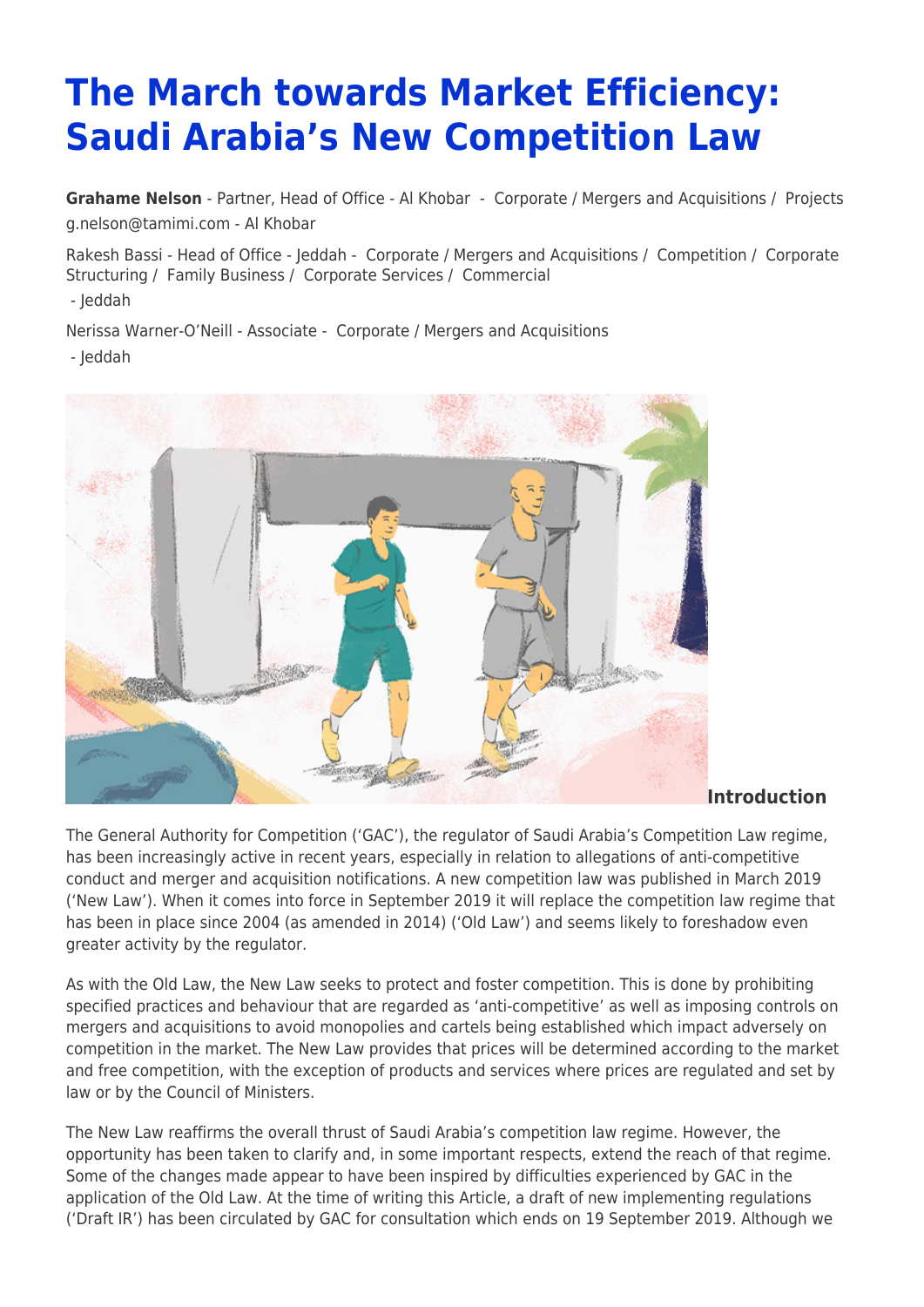have highlighted some of the main provisions of the Draft IR it is still hoped that the consultation and final implementing regulations of the law, together with its application in practice, will bring greater clarity.

# **To whom does the New Law Apply?**

The New Law applies to "Establishments" and this term refers to individuals and legal persons (such as companies) carrying on economic activities. The expression "economic activities" is defined broadly to include commercial, agricultural, industrial and service businesses and the purchase and sale of products. The Draft IR also makes it clear that the New Law applies to online platforms.

In a departure from the Old Law, governmental organisations and wholly-owned state companies are no longer automatically exempt from the reach of the New Competition Law. To be exempt, the entity must be exclusively authorised by the Saudi Arabian government to provide certain commodities and services in a specific sector. A state-owned utilities company would therefore be exempt. Conversely, a company established to undertake a large development project would not be unless there was scope for that to be considered 'providing commodities and services in a specific sector'.

It follows that the privatisation of a state-owned utilities company would result in the loss of the exemption.

Those active in the Saudi market should be aware that even their actions abroad have the potential to trigger competition issues in Saudi Arabia as both the Old Law and the New Law apply if there is an anticompetitive impact within Saudi Arabia.

## **The Market**

As with the competition regimes in other countries, the concept of the 'Market' is central to an understanding and application of Saudi Arabia's competition law regime. The impact of particular actions is viewed through the prism of their impact on the 'Market'.

The Old Law and the New Law both define the 'Market' as:

"The place where or the means by which a group of current and potential purchasers and sellers meet during a certain period of time".

It may be defined by geographical region and products but it could also be (and often is) defined as a particular type of business or economic sector.

# **Anti-Competitive Conduct**

As with the Old Law, the New Law restricts any agreements or contracts that have the aim or effect of disrupting or violating competition and Article 5 of the New Law sets out a non-exhaustive list of practices that are prohibited. In some cases, the proscribed practices are judged by their impact on the Market but in other cases this test is not applied.

Examples of practices that are prohibited by the New Law without consideration of their impact on the Market include: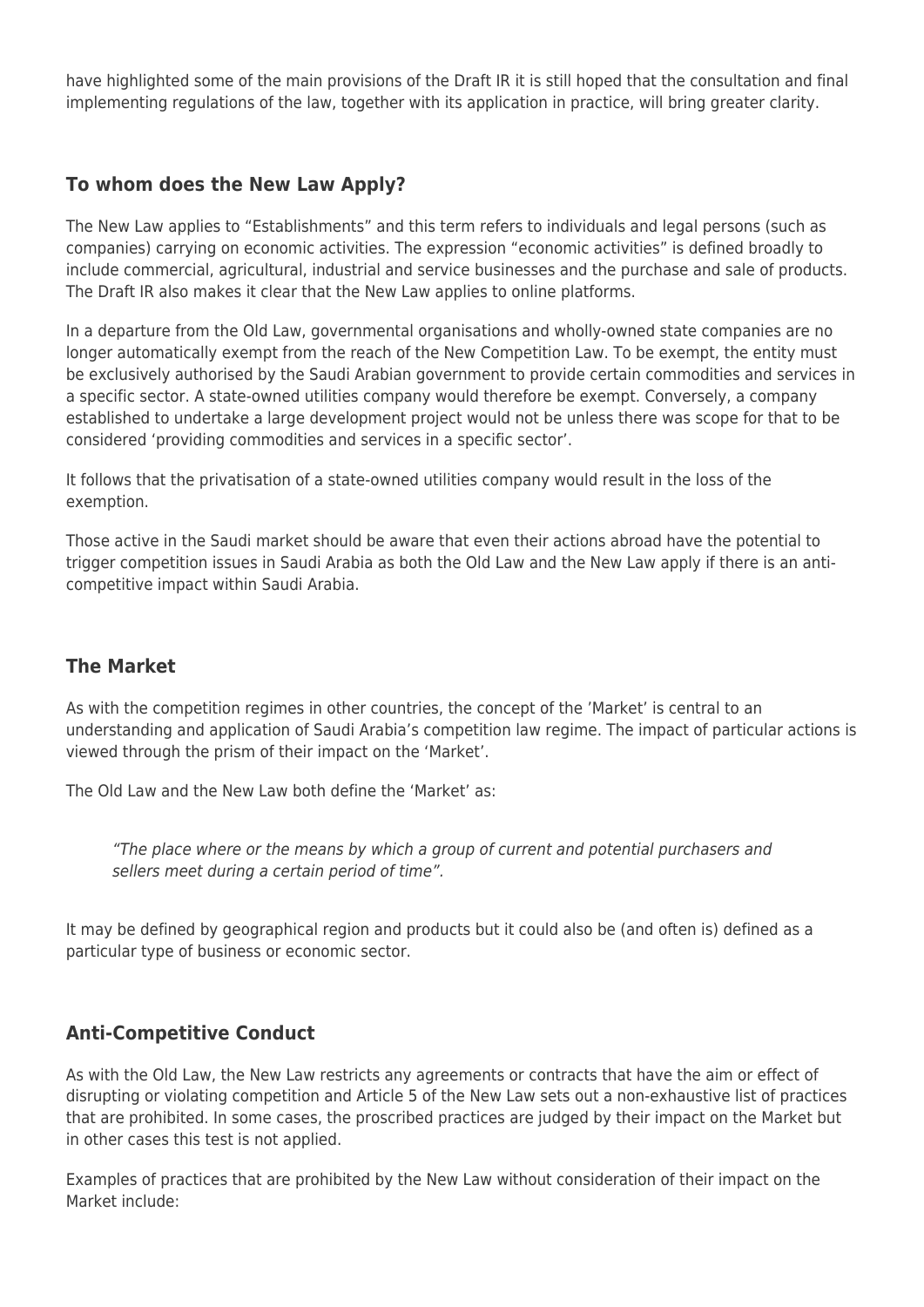- fixing or suggesting prices of products, services or conditions of sale, and the like;
- fixing sizes, weights and quantities of the production of products or provision of services;
- freezing or limiting the processes of manufacturing, development and marketing and all other aspects of investment; and
- acting in collusion or unlawful co-ordination in proposals or bids in respect of governmental auctions and tenders or the like in a way that compromises the competition.

Examples of conduct that may be prohibited which are Market related include:

- limiting the flow of products and services into the Market or eliminating the same from the Market, in full or in part, by concealing, unlawfully storing or refusing to deal in the same;
- any attitude that sets barriers against the entry of a particular Establishment into the Market or aims to eliminate it from the Market;
- withholding products or services available in the Market, in full or in part, from a certain Establishment(s);
- applying market division or market allocation for the sale or purchase of products and services according to any criterion, particularly the following criteria:
	- ❍ geographical location;
	- ❍ distribution centres;
	- ❍ clients' type;
	- ❍ seasons and time periods.

One subtle, but important, change relates to the issue of price control. In the Old Law, the prohibition relates to:

"controlling prices of commodities and services meant for sale by increasing, decreasing, fixing their prices or in any other manner detrimental to lawful competition".

In the New Law the prohibition has been extended to:

"fixing or suggesting prices of products, services or conditions of sale and the like".

The prohibition against 'suggesting prices' indicates that a manufacturer's recommended resale price could potentially trip the prohibition, even if the recommendation related to a maximum selling price. General practice and the final text of the new implementing regulations should, it is hoped, bring clarity to the extent of how and when this provision will be enforced. It is notable that the provisions of the Draft IR make no reference to "suggesting prices".

The Draft IR are clear that all activities that have anti-competitive objectives or consequences are prohibited. They further provide that four practices that take place between Establishments that are competitors (or likely to be competitors) are deemed to be explicit violations:

- raising, lowering or stabilising commodities prices or determining sale or purchase conditions or the like;
- total or partial monopoly of commodities available in the market by a particular Establishment(s);
- dividing or allocating markets (as set out above); and
- bid rigging.

## **Mergers and Acquisitions**

A proposed merger must be notified to and cleared by GAC if it would result in what is known as an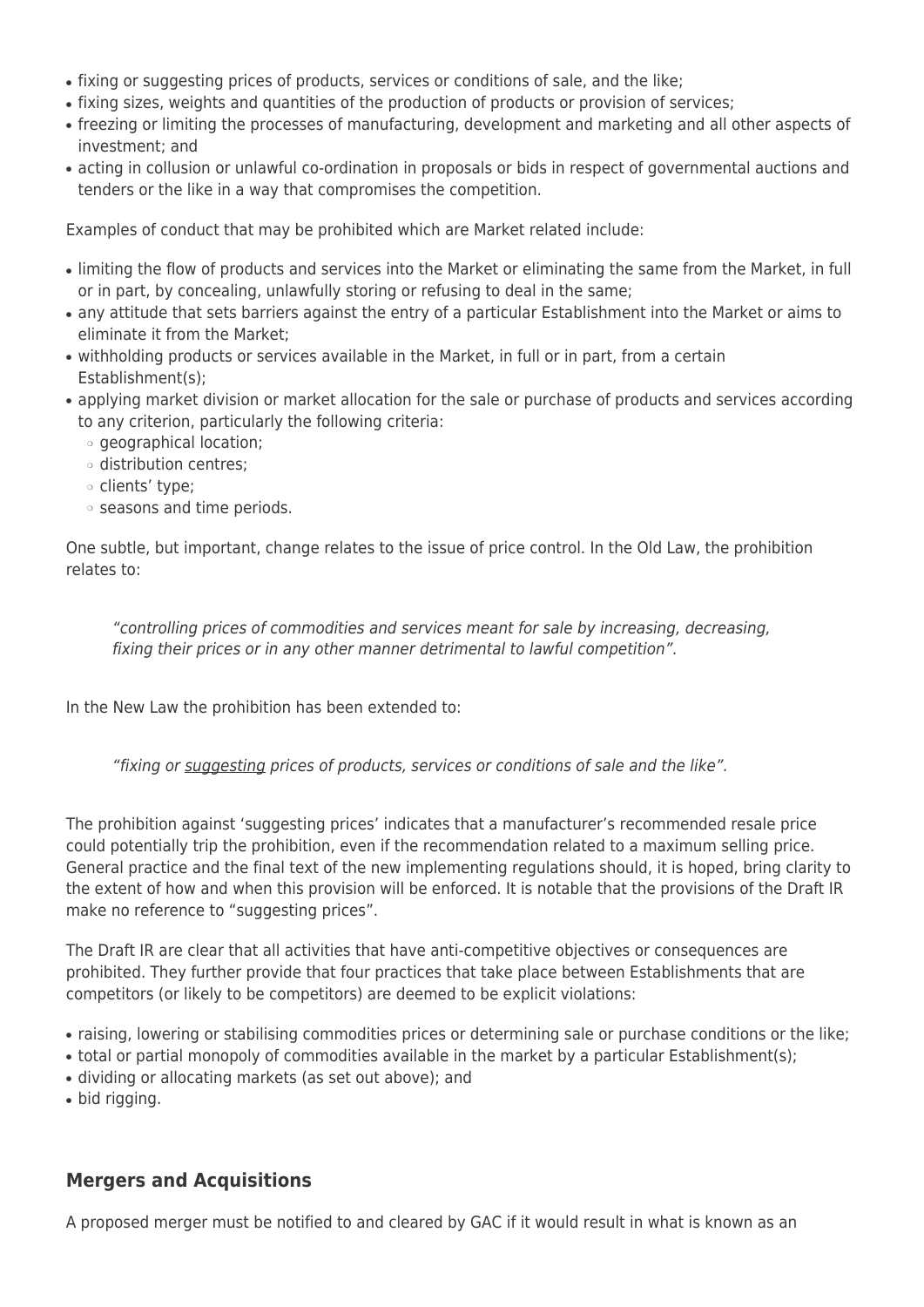'Economic Concentration'.

Under the Old Law an Economic Concentration was:

"any act resulting in the full or partial acquisition of ownership rights or usufruct of an entities properties, rights, stocks, shares, or obligations to another entity that puts an entity or group of entities in a position of domination of any entity or a group of entities by way of merger, takeover, acquisition or the combination or two or more managements into one joint management or any other means which leads to having a market share of 40% of the total sales of a commodity in the market."

One difficulty encountered with the application of the previous Economic Concentration test was that there was often a lack of sufficient and reliable publicly available information about the relevant Market. Consequently, where a proposed merger was notified, it could be difficult, in practice, for GAC to determine whether the merger would result in the merged or acquired entity having a share of 40 percent of the total sales of a commodity in the Market. It is also likely that many mergers which would have resulted in an Economic Concentration were not in fact notified.

The New Law (and the Draft IR) replaces the existing Economic Concentration test that hinges on market share with one that is triggered if the total sales of all entities participating in the Economic Concentration exceeds SAR 100,000,000 (US\$ 26,666,667). GAC also reserves the right to publish standards for reporting an Economic Concentration if total annual sales cannot be established. The simplification of the test for 'Economic Concentration' is clearly calculated to remove a lot of the ambiguity embedded in the existing test and it seems reasonable to assume that the new test will lead to a lot more notifications to GAC.

Once notified, GAC assesses the application for Economic Concentration against certain criteria including the level of competition in the Market, ease of entry to the Market and the effect on commodity prices, amongst others. GAC also considers whether the Economic Concentration will affect competition in Saudi Arabia and whether it can be justified in the public interest or have other benefits that outweigh the prevention or reduction of competition.

Under the New Law, notifications to GAC must be made 90 days prior to completion of the Economic Concentration (increased from the 60 days notification period previously required).

## **Dominant Position**

#### *What is it?*

Under the Old Law an entity or a group of entities was considered to have a Dominant Position if:

- it has a market share of at least 40 percent of total sales for a period of 12 months; or
- it is in a position to influence the price in the Market.

The New Law defines a Dominant Position as:

"The condition where an entity or group of entities assumes control and/or is able to affect a certain percentage of the Market where it carries on its business".

The Draft IR have set the percentage of the market at 40 percent (with no reference to a time period) and continues to apply tests related to the ability to influence the price in the Market. Factors to be taken into consideration include competitors and market share. Therefore, if there are limited players in a market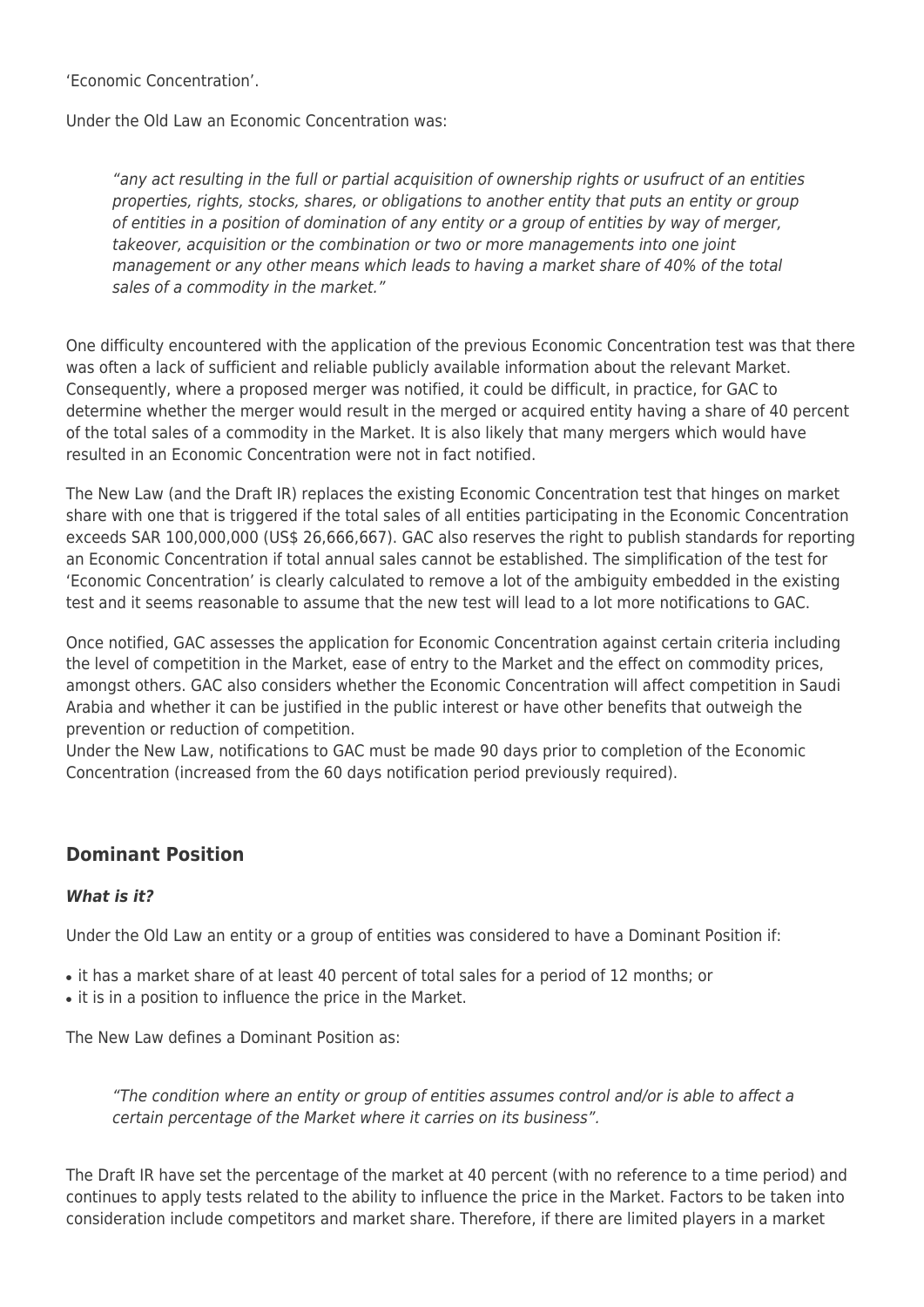there is likely to be an inference that an entity within that market has an ability to influence price.

While the Draft IR expand the factors GAC may take into account in determining whether an entity has a Dominant Position, reaching a conclusion is likely to remain challenging in circumstances where there is an absence of reliable and relevant market-based information.

#### *Why is an Entity with a Dominant Position in the Market singled out for special treatment?*

The existence of a Dominant Position in the Market is not of itself prohibited. However, the acquisition of that Dominant Position may be prohibited if it leads to an Economic Concentration (see above) or if that Dominant Position is abused.

There is working hypothesis that an entity with a Dominant Position has opportunities to distort competition in the Market that other entities do not have.

#### *Abuse of Dominant Position*

If an entity has a Dominant Position in the Market, it must not abuse its Dominant Position "in order to compromise or limit competition". Article 6 of the New Law sets out a non-exclusive list of anctions that are considered to be an abuse of a Dominant Position:

- selling a particular product or a service at a price lower than the total cost thereof, in order to eliminate Establishments from the Market or to expose them to gross losses, or to set barriers against the entry of prospective Establishments into the Market;
- fixing or imposing prices or conditions of resale of products or services;
- decreasing or increasing available quantities of products in order to control the prices and to cause unreal abundance or deficit;
- discrimination between Establishments on similar contracts with regard to prices of products and services or the conditions of sale or purchase thereof;
- refusing to deal with an Establishment, without an objective justification, with intent to limit its opportunity to enter the Market;
- requiring an Establishment, as a condition, to refrain from dealing with any other Establishment; or
- making the sale of a product or the provision of a service conditional upon assuming obligations or accepting products or services the nature of which, or commercial use, is not related to the product or the service that is under consideration in the original contract or transaction.

The final two bullet points are set out as explicit violations in the Draft IR.

Entities which have a Dominant Position in a Market need to be mindful that anti-competitive practices are likely to be viewed more seriously than would be the case if they are a minor player in the Market, in particular if any of their practices could potentially be deemed to fall within the final two bullet points above.

## **Other Changes to the Competition Regime**

Other important changes made by the New Law include the following:

• **Exemptions** will now be available if the relevant conduct can be shown to enhance the performance of the Market, product quality or technical development or innovation and that such benefits exceed the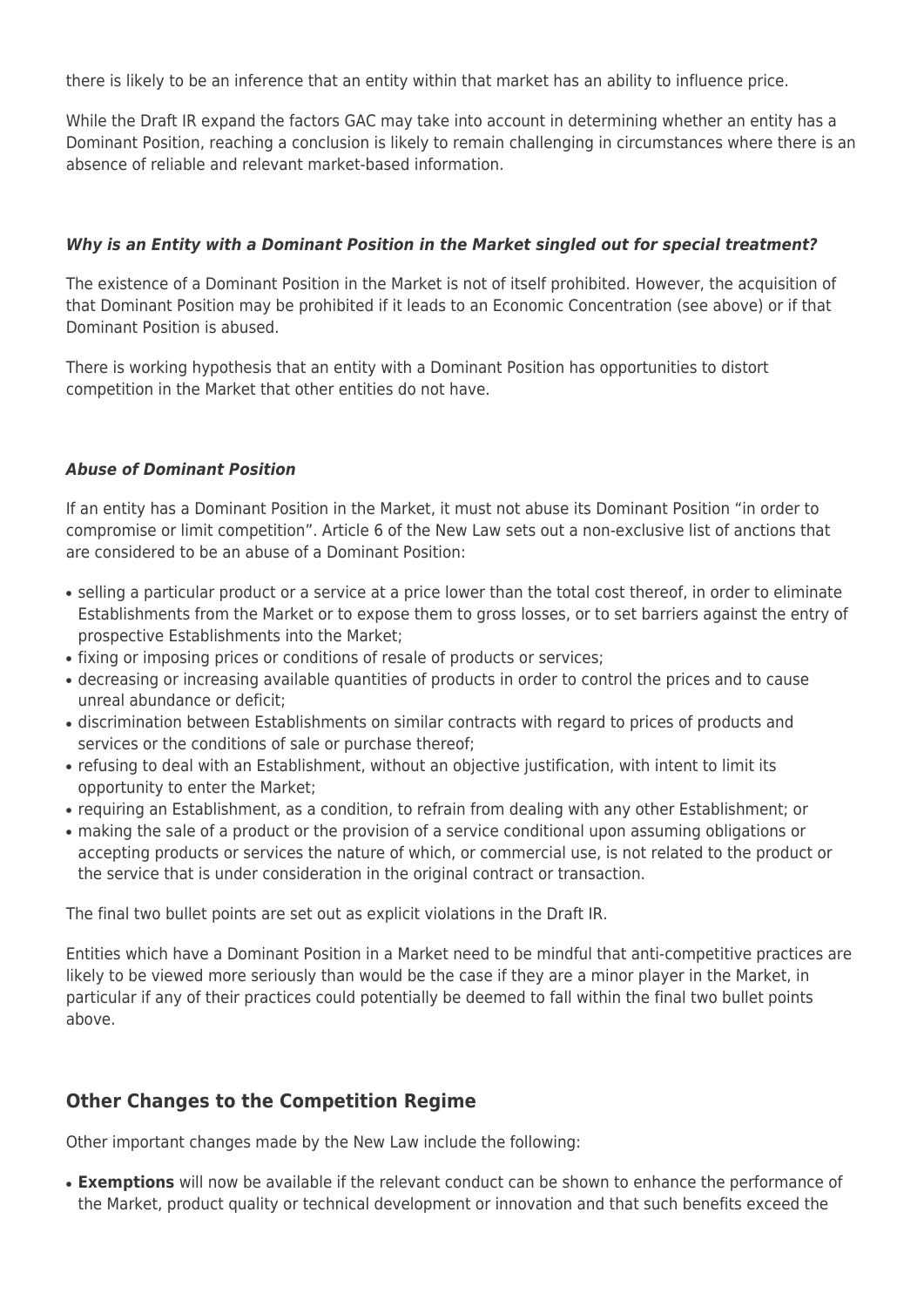negative effects for what could otherwise be viewed as an anti-competitive practice, abuse of Dominant Position or Economic Concentrations (previously only available for anti-competitive practices and entities dealing with state owned companies). The exemption can be withdrawn in certain circumstances;

- **Prices** will be determined according to the market and the concept of free competition with the exception of products and services the prices of which are regulated and set by law or by the Council of Ministers;
- **GAC** will no longer have the ability to **permanently** cancel the commercial registration of a violating entity although it will retain the ability to issue temporary closures of up to 30 days;
- **Violations of restricted practices**, abuse of a Dominant Position, and failure to notify GAC of an Economic Concentration can incur fines of up to 10 percent of total annual sales turnover generated from the violation, or up to SAR 10,000,000 (US\$ 2,666,667) if sales cannot be estimated or, at the discretion of GAC, triple the profits gained as a result of the violation. Fines may be doubled for a repeat violation should one occur within three years. The Draft IR provide that each 'aggravating circumstance' (whether determined by the New Law, the Draft IR or other laws of KSA) could result in a fine of triple the profits gained as a result of the violation when the gains exceed the maximum limit of the original fine.
- Fines for failure to co-operate with GAC in an investigation will be up to 5 percent of total annual sales turnover, or up to SAR 5,000,000 (US\$ 1,333,334) if annual sales cannot be estimated. Fines may be doubled for a repeat violation within three years. The Draft IR make it clear that this penalty can be imposed in addition to penalties for violations of restricted practices, abuse of a Dominant Position and failure to notify an Economic Concentration.
- **Fines for any other breach** of the New Law will be up to SAR 2,000,000 (US\$ 533,334). This includes, as per the Draft IR, any provision of inducements to officers of GAC to act in a way that would prejudice fairness or the integrity of any investigation.
- F**ines for any GAC member or staff** disclosing a secret related to his job that results in a direct or indirect benefit are reduced from SAR 5,000,000 (US\$ 1,333,334) and/or up to two years imprisonment to SAR 1,000,000 (US\$ 266,6667).
- GAC will have the ability both to enter into settlement agreements with alleged violators and to grant leniency in return for informing on their co-offenders.

# **What's Next?**

Now that the Draft IR have been published we will continue to monitor how the consultation phase proceeds to see whether it leads to further amendments to the Draft IR and how the New Law and Draft IR will operate applied in practice. We will provide a further update once the final implementing regulations are published.

It is expected that the number of applications for Economic Concentration and/or investigations for breach will increase as a result of the New Law.

In recent years we have seen a greater willingness on the part of GAC to enter into informal discussions with entities in advance of applications for Economic Concentration and GAC has acknowledged that the current market share test is difficult for entities. It is hoped that the new test for Economic Concentration will be easier to apply than the current market share test.

We anticipate that customer interests will continue to be front and centre of the competition regime. Developments such as potential whistle-blower protection, exemptions for regulated products and for activities where the benefits outweigh the costs can all be seen in this light.

What is certain is – Saudi Arabia's competition regime is becoming increasingly sophisticated and all current and future investors in Saudi Arabia should keep competition issues in mind when considering their business and investment strategies.